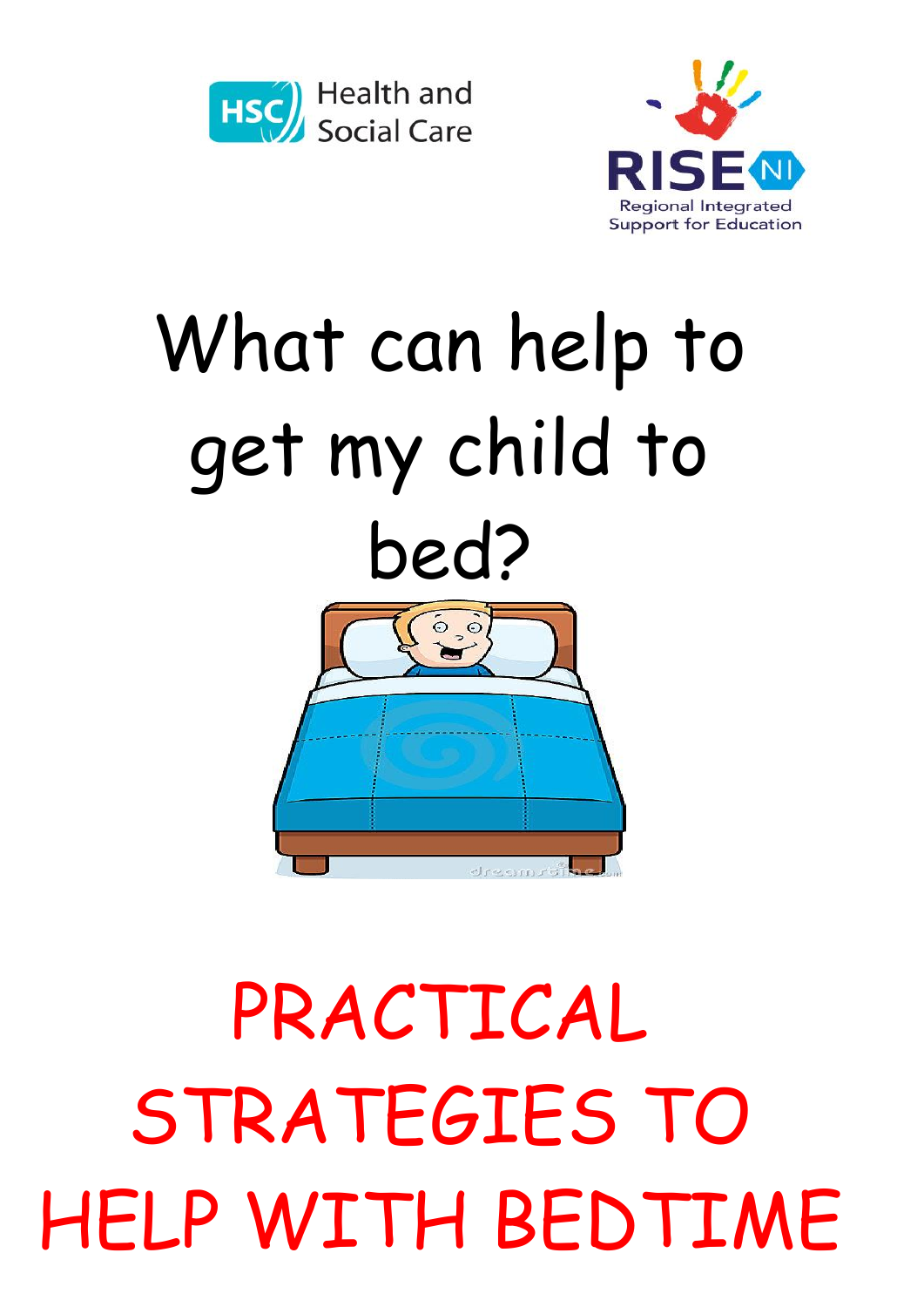## **Strategies to help with bedtime**

- Stick to a set bedtime every night, about 7.30 is good for 3 and 4 year olds.
- Prepare for bedtime: Say 'you have 5 minutes...3 minutes..1 minute..' before bed, allowing them to finish what they are doing.
- Do something quiet before bedtime: story, soft music, bath time.
- Your child should be encouraged to go to their own bed, don't let them fall asleep in another bed then to be transferred.
- Make it clear that bedtime means bedtime. Lights out means TV and other games are switched off.
- You can use a picture routine (see next page) to help your child.
- When bedtime routine is completed, put your child to bed and leave the bedroom. Your child must learn to fall asleep by himself or herself.
- Ignore any protesting and do not have any negotiation. Be calm, fair, and firm.
- Accept some night waking as normal. Treat this as a temporary stage.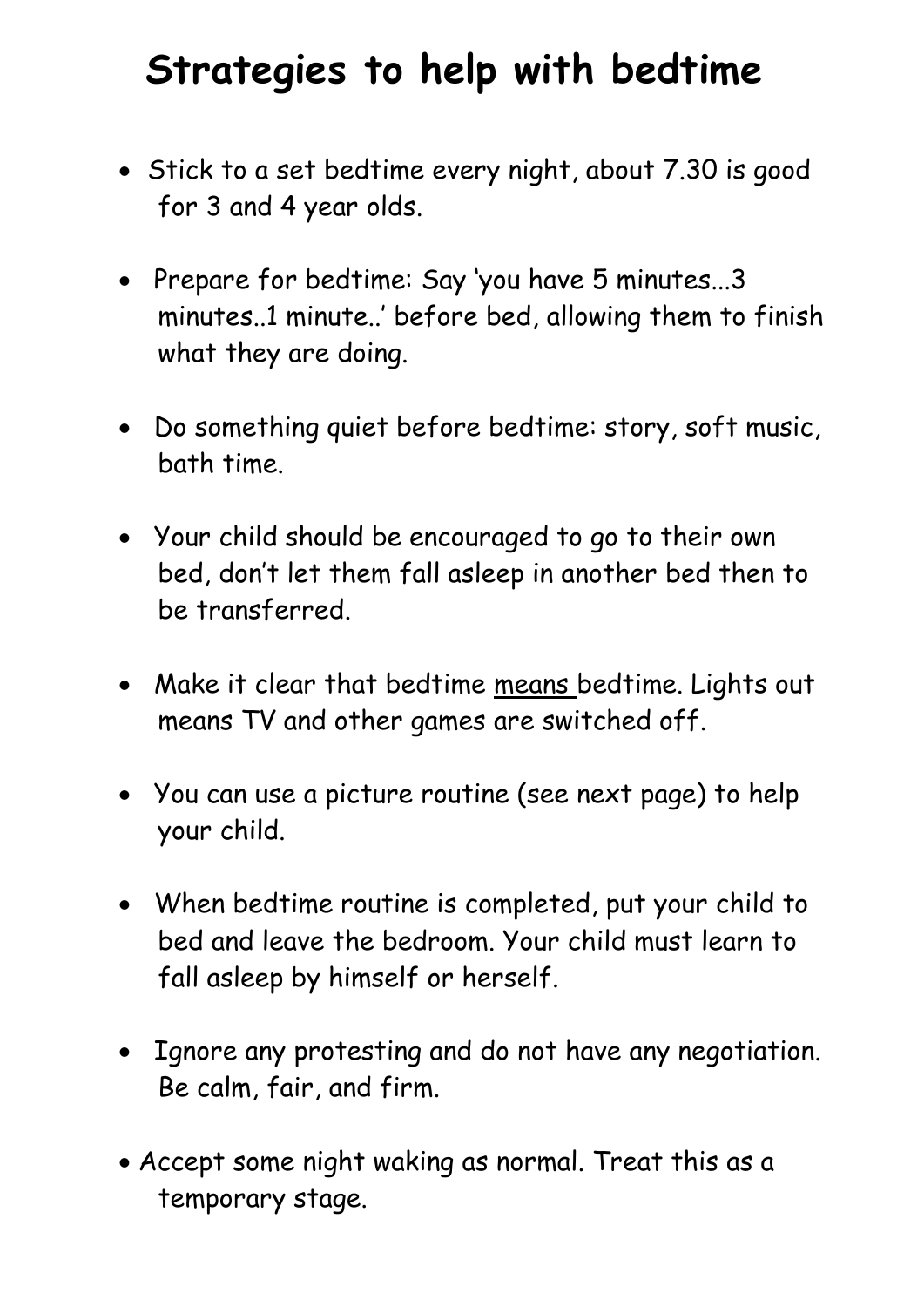**Bedtime Routine** 





Put on pyjamas

Brush teeth

Read a bedtime story

Kiss and hug goodnight

Get tucked in

Lights out





Sleep